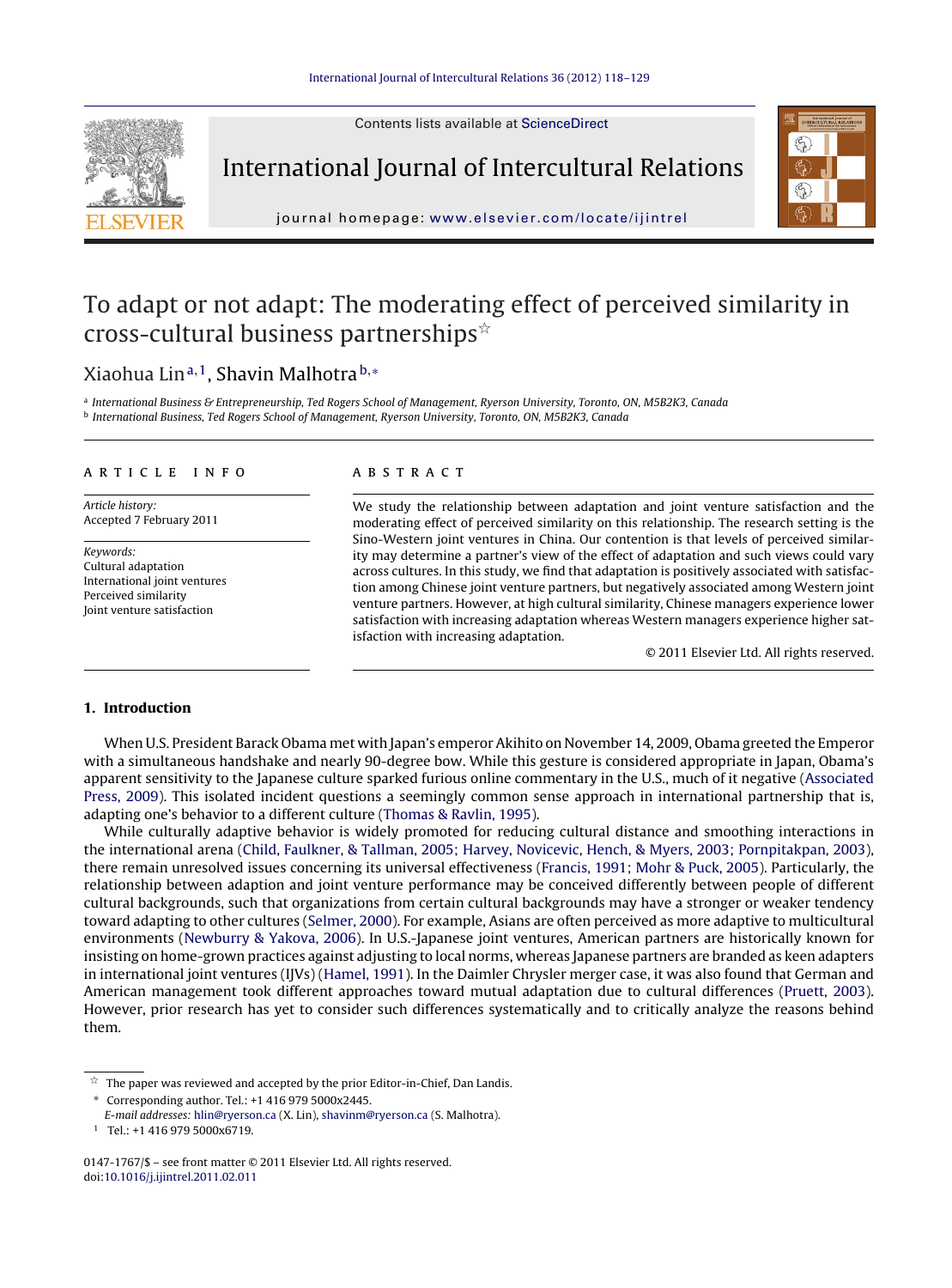Besides national culture, we suspect that perceived similarity between interacting parties may also have a moderating effect on the link from adaptation to satisfaction. Intuitively, a certain degree of dissimilarity is necessary for adaptation to occur. However, parties' latitude for dissimilarity may vary such that adaptation is perceived as manageable only at a certain degree of dissimilarity [\(Witte,](#page--1-0) [1993\).](#page--1-0) While the similarity–attraction paradigm [\(Byrne,](#page--1-0) [1971\)](#page--1-0) considers increased similarity as the reason for adaptation, similarity may not play the same role across groups, for example, between ethnic majorities and minorities ([Osbeck,](#page--1-0) [Moghaddam,](#page--1-0) [&](#page--1-0) [Perreault,](#page--1-0) [1997\).](#page--1-0) There is evidence that "cultural similarity could be as difficult to adjust to as cultural dissimilarity" ([Selmer](#page--1-0) [&](#page--1-0) [Lauring,](#page--1-0) [2009,](#page--1-0) p. 430), and we suspect that this might have to do with some motivational effects in cross-cultural encounters [\(Chen,](#page--1-0) [Kirkman,](#page--1-0) [Kim,](#page--1-0) [&](#page--1-0) [Farh,](#page--1-0) [2010\).](#page--1-0) Since adaptation could represent a demanding and sometimes painful experience, the effort must be justified by a perceptible gain.

Our objective is thus twofold. First, we empirically test whether cultural adaptation leads to increased satisfaction for all involved firms. We argue that national culture may exert influence on a party's beliefs, attitudes, and behavioral propensity toward adaptation. Besides differences in national culture dimensions, we also consider the relative positions ofthe interacting parties. Second, we consider the moderating effect of perceived similarity in the adaptation–satisfaction relationship and how such a moderating effect holds between managers who enter a relationship with cultural and motivational differences.

Our research setting is Sino-Western joint ventures in China, a major destination for foreign direct investment which has witnessed extensive interactions between local and Western business partners. China's foreign direct investments increased from \$55 billion in 2004 to \$138 billion in 2007 [\(World](#page--1-0) [Bank](#page--1-0) [Indicators,](#page--1-0) [2009\)—](#page--1-0)most of which are directed into IJVs ([US](#page--1-0) [Fed](#page--1-0) [News,](#page--1-0) [2008\).](#page--1-0) Importantly, the Chinese culture is considered to be vastly different from those of Western countries, making an ideal testing ground for cross-cultural effects such as those proposed in the present study.

#### **2. Cultural adaptation and satisfaction**

Cultural adaptation refers to adjusting one's "behavior to one that is more typical of behavior in another's national culture." ([Thomas](#page--1-0) [&](#page--1-0) [Ravlin,](#page--1-0) [1995,](#page--1-0) p. 133). It is the ability to step outside a person's cultural boundary, to adjust his/her perspectives to an unfamiliar one, and to act on the changed perspective [\(Byram,](#page--1-0) [1997\).](#page--1-0) It is built upon earlier literature in cross-cultural psychology and is viewed as consisting of several interrelated and incremental stages progressing from appreciation, adjustment, to integrated learning ([Lin,](#page--1-0) [2004\).](#page--1-0) For improving intercultural relations, for example, [Triandis](#page--1-0) [\(1975\)](#page--1-0) examines the notion of isomorphic attributions, i.e., the idea of "putting oneself in another's shoes" when making sense of the other's behavior. In essence, this idea corresponds to the notion of cultural empathy ([Cui](#page--1-0) [&](#page--1-0) [Awa,](#page--1-0) [1992\)](#page--1-0) and the appreciation component of cultural adaptation defined in this paper.

Cultural adaption is often advocated for its constructive individual and organizational outcomes, including satisfactory relationships. The psychology literature often identifies a positive correlation between cultural adaptation and satisfaction (e.g., [Brislin,](#page--1-0) [1981;](#page--1-0) [Kamal](#page--1-0) [&](#page--1-0) [Maruyama,](#page--1-0) [1990\).](#page--1-0) For management scholars, the benefits of cultural adaptation are found in a wide range of business interactions. In a deeply globalized economy, cross-cultural alliances such as IJVs are widely used but managing them is difficult due to the partners' different and sometimes conflicting cultural backgrounds. Since cultural differences have been considered a major barrier to alliance performance, the ability to adapt culturally is naturally seen as a necessary approach to assure satisfactory partnerships ([Child](#page--1-0) et [al.,](#page--1-0) [2005;](#page--1-0) [Jansens,](#page--1-0) [2001;](#page--1-0) [Parkhe,](#page--1-0) [1991;](#page--1-0) [Pornpitakpan,](#page--1-0) [1999\).](#page--1-0) This effect of cultural adaption is informed by the similarity–attraction paradigm. According to this paradigm, adaptation leads to a perception of similarity that, in turn, increases interpersonal attraction [\(Evans,](#page--1-0) [1963\).](#page--1-0) Much subsequent research has tested this effect, often through certain mediating factors. In an experimental setting, for instance, [Thomas](#page--1-0) [and](#page--1-0) [Ravlin](#page--1-0) [\(1995\)](#page--1-0) show that cultural adaptation induces intention to trust and association as positive relationship outcomes. Most researchers believe that cultural adaptive behavior shouldhelpimprove inter-organizational relationships throughenhanced mutual understanding and communications,thus increasing efficiency ofthe involved parties ([Lane](#page--1-0) [&](#page--1-0) [Beamish,](#page--1-0) [1990;](#page--1-0) [Parkhe,](#page--1-0) [1991\).](#page--1-0) Besides partner satisfaction as a proxy for performance [\(Anderson](#page--1-0) [&](#page--1-0) [Narus,](#page--1-0) [1990\),](#page--1-0) another key outcome of cultural adaptation is competency learning. The ability to adapt culturally has been long assumed to be associated with knowledge attainment in an educational setting [\(Ogbu,](#page--1-0) [1992\).](#page--1-0) Examining the effectiveness of expatriates in international assignments, management scholars highlight the ability to adapt to a host culture as a key contributor to acquiring and transferring knowledge ([Sanchez,](#page--1-0) [Spector,](#page--1-0) [&](#page--1-0) [Cooper,](#page--1-0) [2000\).](#page--1-0) While rarely tested, it is a widely held belief among management scholars that cross-cultural adjustment facilitates global competence acquisition ([Furuya,](#page--1-0) [Stevens,](#page--1-0) [Bird,](#page--1-0) [Oddou,](#page--1-0) [&](#page--1-0) [Mendenhall,](#page--1-0) [2009\).](#page--1-0)

#### **3. Cross cultural/country differences**

The often-claimed positive effects of adaptation, that is, from increased similarity to increased satisfaction, have not been established empirically in the literature [\(Ren,](#page--1-0) [Gray,](#page--1-0) [&](#page--1-0) [Kwangho,](#page--1-0) [2009\).](#page--1-0) Some authors call for attention to contingency factors (e.g., [Parkhe,](#page--1-0) [1991\),](#page--1-0) while others suggest a potential non-linear relationship [\(Francis,](#page--1-0) [1991\).](#page--1-0) In the current study, we offer an explanation from three cross-cultural perspectives—power relations, cultural understanding of a relationship, and self-evaluation in the identity confirmation process. [Table](#page--1-0) 1 shows how each of these perspectives can explain the different approach used by Chinese and American JV managers toward cultural adaptation.